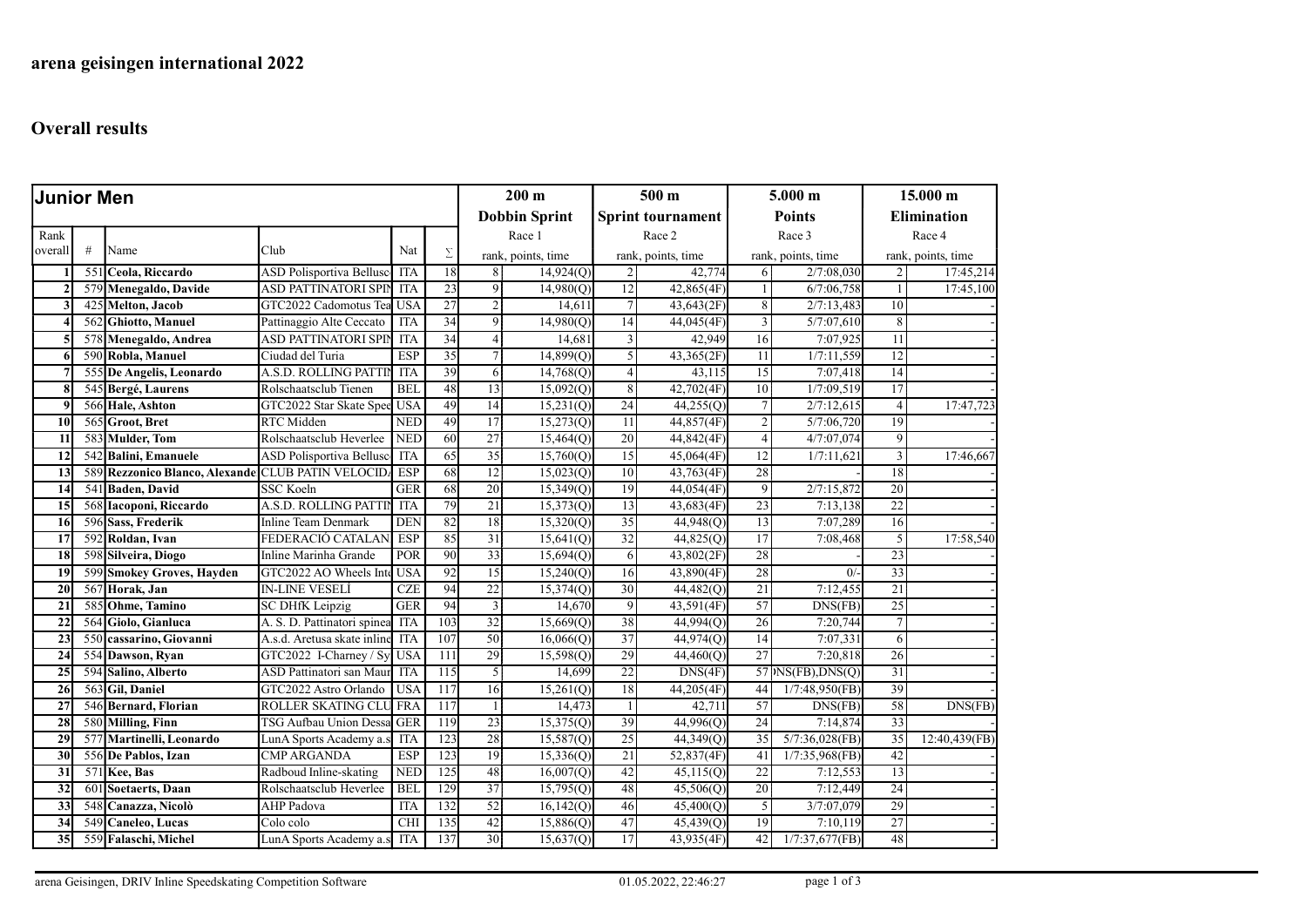## Overall results

| <b>Junior Men</b> |   |                             |                                 |            |                      | $200 \text{ m}$ |                          | 500 <sub>m</sub> |                       | 5.000 m         |                                                              | $15.000 \text{ m}$ |                    |  |
|-------------------|---|-----------------------------|---------------------------------|------------|----------------------|-----------------|--------------------------|------------------|-----------------------|-----------------|--------------------------------------------------------------|--------------------|--------------------|--|
|                   |   |                             |                                 |            | <b>Dobbin Sprint</b> |                 | <b>Sprint tournament</b> |                  | <b>Points</b>         |                 | <b>Elimination</b>                                           |                    |                    |  |
| Rank              |   |                             |                                 |            |                      |                 | Race 1                   |                  | Race 2                |                 | Race 3                                                       |                    | Race 4             |  |
| overall           | # | Name                        | Club                            | Nat        | Σ                    |                 | rank, points, time       |                  | rank, points, time    |                 | rank, points, time                                           |                    | rank, points, time |  |
| 36                |   | 560 Farthofer, Alexander    | Hypo Lattella World Team        | <b>AUT</b> | 141                  | 45              | 15,956(0)                | 43               | 45,279(0)             | 25              | 7:20,370                                                     | 28                 |                    |  |
| 37                |   | 573 Klotz, Marvin           | <b>SSC Heilbronn</b>            | <b>GER</b> | 144                  | 26              | 15,463(Q)                | 33               | 44,855(Q)             | 45              | $7:36,019$ (FB)                                              | 40 <sup>°</sup>    |                    |  |
| 38                |   | 575 Loureiro, Duarte        | Roller Lagos C.P.               | POR        | 144                  | 36              | 15,773(Q)                | $\overline{27}$  | 44,410(Q)             | 37              | $3/7:41,362$ (FB)                                            | 44                 |                    |  |
| 39                |   | 561 Geary, Harry            | GTC2022 Sk8House Spee AUS       |            | 147                  | 59              | 16,526(Q)                | 55               | 46,327(Q)             | 18              | 7:09,771                                                     | 15                 |                    |  |
| 40                |   | 552 Cohen, Gaspard          | ROLLER SKATING LAU FRA          |            | 152                  | 11              | 15,010(Q)                | 26               | 44,390 <sub>(Q)</sub> |                 | $57 $ NS(FB), DNS(Q)                                         | 58                 | DNS(FB)            |  |
| 41                |   | 595 Sangiorgi, Achille      | Bi Roller Pattinaggio Biel      | ITA        | 157                  | 46              | 15,988(Q)                | 31               | 44,603(Q)             | 39              | 2/7:37,225(FB)                                               | 41                 |                    |  |
| 42                |   | 540 Angelini, Samuele       | A.S.D. ROLLING PATTIN           | <b>ITA</b> | 160                  | 39              | 15,805(Q)                | 60               | 47,723(Q)             | 31              |                                                              | 30                 |                    |  |
| 43                |   | 558 Dias, João              | Roller Lagos C.P.               | POR        | 161                  | 38              | 15,797(Q)                | 28               | 44,428(Q)             | 36              | 4/7:47,017(FB)                                               | 59                 |                    |  |
| 44                |   | 593 Rudolph, Luca           | Aufbau Team - RSV Blau          | <b>GER</b> | 166                  | 58              | 16,307(0)                | 44               | 45,315(Q)             | 32              |                                                              | 32                 |                    |  |
| 45                |   | 608 Van der wier, Udo       | <b>KNSB</b> Talent Team Noord   | <b>NED</b> | 167                  | 43              | 15,891(Q)                | 36               | 44,970(Q)             | $\overline{50}$ | 7:39,858(FB)                                                 | 38                 |                    |  |
| 46                |   | 570 Kampfenkel, Finn Bjarne | Team Redvil Racer / TSG         | <b>GER</b> | 171                  | 44              | 15,925(Q)                | 34               | 44,925(Q)             | 40              | 2/7:54,979(FB)                                               | 53                 |                    |  |
| 47                |   | 603 Suttels, Siebe          | Belgian Skate Friends           | <b>BEL</b> | 172                  | 34              | 15,730(Q)                | 23               | DNS(4F)               | 57              | DNS(FB)                                                      | 58                 | DNS(FB)            |  |
| 48                |   | 609 van Eig, Menno          | <b>KTT Noordwest</b>            | <b>NED</b> | 179                  | 41              | 15,873(Q)                | 54               | 45,862(Q)             | 47              | 7:36,272(FB)                                                 | 37                 | 12:40,658(FB)      |  |
| 49                |   | 588 Pribik, Lukas           | <b>KSBM</b> Praha               | <b>CZE</b> | 180                  | 24              | 15,401(Q)                | 64               |                       | 49              | 7:39,047(FB)                                                 | 43                 |                    |  |
| 50                |   | 604 Tagliente, Davide       | <b>ASD Polisportiva Bellusc</b> | <b>ITA</b> | 180                  | 25              | 15,430(Q)                | 40               | 45,009(Q)             | 57              | DNS(FB)                                                      | 58                 | DNS(FB)            |  |
| 51                |   | 610 Vovk, Stanislav         | Pattinaggio Alte Ceccato        | <b>ITA</b> | 182                  | 51              | 16,102(0)                | 51               | 45,685(Q)             | 32              |                                                              | 48                 |                    |  |
| 52                |   | 576 Maleček, Patrik         | <b>KSBM</b> Praha               | <b>CZE</b> | 188                  | 47              | 16,004(Q)                | 45               | 45,365(Q)             | 51              | $7:40,296$ (FB)                                              | 45                 |                    |  |
| 53                |   | 569 Jacinto, Tiago          | Inline Skating Clube de P: POR  |            | 190                  | 56              | 16,209(0)                | 52               | 45,719(Q)             | 46              | 7:36,131(FB)                                                 | 36                 | 12:40,652(FB)      |  |
| 54                |   | 597 Schmidt, Oskar          | Aufbau Team - RSV Blau          | <b>GER</b> | 191                  | 53              | 16,160(Q)                | 53               | 45,759(Q)             | 34              |                                                              | 51                 |                    |  |
| 55                |   | 600 Snajdr, Petr            | <b>KSBM</b> Praha               | <b>CZE</b> | 197                  | 55              | 16,189(Q)                | 56               | 46,389(Q)             | 38              | 2/7:35,654(FB)                                               | 48                 |                    |  |
| 56                |   | 581 Molenaar, Mathijs       | KNSB Talent Team Zuidw          | <b>NED</b> | 199                  | 57              | 16,296(Q)                | 41               | 45,049(Q)             | 43              | 1/7:46,750(FB)                                               | 58                 | DNS(FB)            |  |
| 57                |   | 557 de Vries, Jorn          | <b>RTC</b> Midden               | <b>NED</b> | 207                  | 54              | 16,168(Q)                | 49               | 45,575(Q)             | 52              | 7:51,388(FB)                                                 | 52                 |                    |  |
| 58                |   | 539 Albino, Rodrigo         | Roller Lagos C.P.               | POR        | 214                  | 49              | 16,037(Q)                | 50               | 45,587(Q)             |                 | $\overline{57}$ NS(FB), DNS(Q)                               | 58                 | DNS(FB)            |  |
| 59                |   | 553 Custodio, Gabriel       | Inline Skating Clube de P       | POR        | 218                  | 63              | 17,078(Q)                | 61               | 47,910(Q)             | 48              | 7:38,076(FB)                                                 | 46                 |                    |  |
| 60                |   | 602 Stiller, Julian         | <b>TSV Bernhausen</b>           | <b>GER</b> | 218                  | 60              | 16,618(Q)                | 57               | 46,613(Q)             | 54              |                                                              | 47                 |                    |  |
| 61                |   | 572 Keitel, Jakob           | TSV Bernhausen e.V.             | GER        | 219                  | 40              | 15,811(0)                | 64               | DNS(Q)                |                 | $57$ $\overline{\text{NS(FB)}}$ , $\overline{\text{DNS}}(Q)$ | 58                 | DNS(FB)            |  |
| 62                |   | 574 Kuemmel, Fabian         | LLG-Luckenwalde                 | <b>GER</b> | 230                  | 61              | 16,647(Q)                | 58               | 47,096(Q)             | 55              |                                                              | 56                 |                    |  |
| 63                |   | 586 Oliveira, João          | Inline Skating Clube de P. POR  |            | 230                  | 62              | 16,736(Q)                | 59               | 47,446(Q)             | 53              |                                                              | 56                 |                    |  |
| 64                |   | 606 Valli, Saverio          | Bi Roller Pattinaggio Biel      | ITA        | 237                  | 65              | 17,859(Q)                | 62               | 50,071(Q)             | 55              |                                                              | 55                 |                    |  |
| 65                |   | 547 Calzati, Mattia         | <b>ASD BRIANZAINLINE</b>        | <b>ITA</b> | 238                  | 64              | 17,711(Q)                | 63               | 51,248(Q)             | 57              |                                                              | 54                 |                    |  |

Remarks: (W1/2=Warning 1/2, FS1=First false start, DSQ-SF/TF=Disqualification sport-/technical fault, RR=Reduced in rank, DNF=Did not finish, DNS=Did not start)

Race 2 - number. 553 Custodio, Gabriel : FS1

Race 2 - number. 559 Falaschi, Michel : FS1

Race 2 - number. 566 Hale, Ashton : FS1

Race 2 - number. 578 Menegaldo, Andrea : FS1